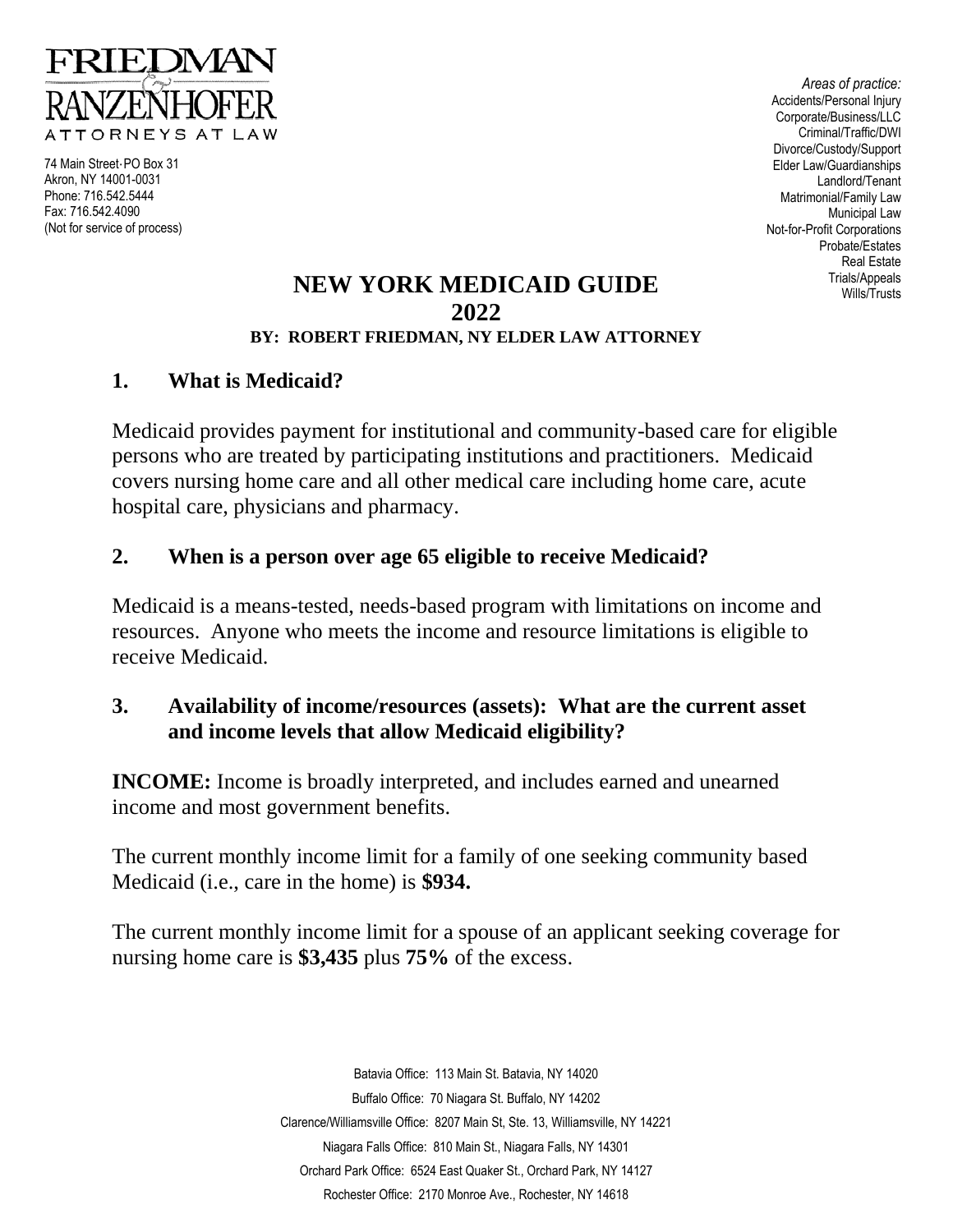The current monthly income limit for the nursing home applicant is **\$50**.

**RESOURCES:** The resource or asset limit for a family of one seeking community based Medicaid (i.e., care in the home) is **\$16,800** plus **\$1,500** in a separate burial account.

The spouse of an applicant seeking coverage for nursing home care is allowed between **\$74,820** and **\$137,400** in resources, plus **\$1,500** in a burial account.

Income and resource levels are subject to yearly adjustments.

## **4. What resources are not counted when determining Medicaid eligibility?**

Exempt from inclusion in the Medicaid eligibility resource limit is **\$955,000** equity in your family residence; irrevocable pre-paid burial expenses; personal and household property; one automobile; and any life insurance policies with a face value of less than **\$1,500**.

The family residence must be the primary residence of the applicant, and/or his or her spouse or minor or disabled child. It may be a one, two, or three family house, and also includes any attached property. In order to qualify as the family residence (referred to by Medicaid as "homestead"), the home must be necessary and appropriate to the applicant. Therefore, if an individual with no spouse and/or no minor disabled child enters a nursing home and is not medically expected to return home, he or she would no longer have an exempt homestead due to the fact that the home would no longer be "necessary or appropriate" for that individual. It would then be treated as an available resource for Medicaid eligibility purposes.

#### **5. How can an individual whose income exceeds the Medicaid limit still qualify for Medicaid?**

As discussed above, the income limits are **\$934** (for care in the home) or **\$50** (for nursing home care) for a family of one, and **\$3,435** plus **75%** of the excess for a community spouse of the Medicaid applicant. If the individual has otherwise met Medicaid eligibility requirements, that individual would have to contribute any income over these amounts toward the cost of the care of the institutionalized individual on a monthly basis.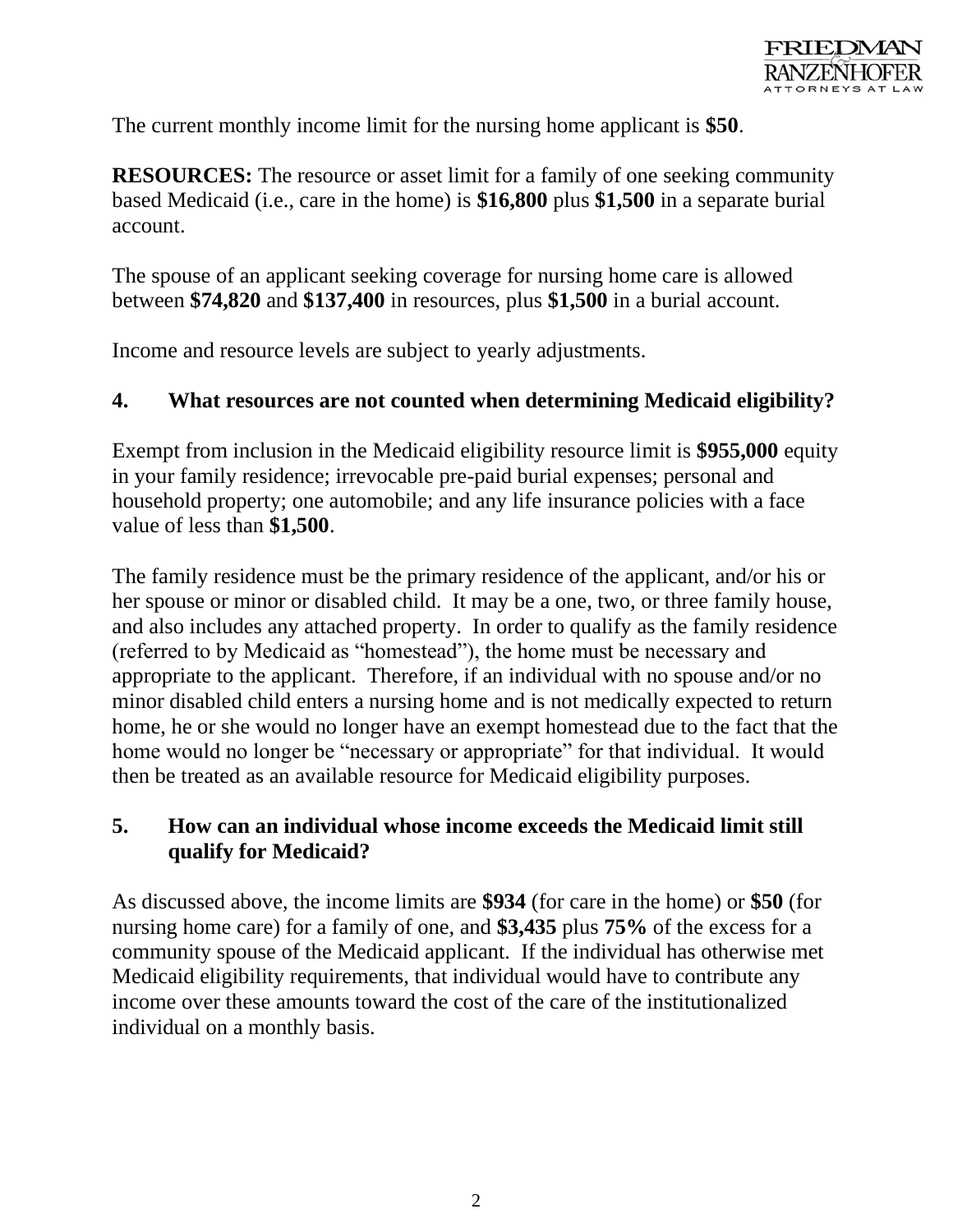

#### **6. What are Department of Social Services' (DSS) requirements to determine Medicaid eligibility for long-term care?**

In order to qualify for Medicaid in New York State, the following must apply:

- (a) The applicant must be a resident of New York State;
- (b) The applicant must meet the current monthly income limit subject to the contribution discussed above; and
- (c) The applicant must meet the resource limits discussed above.

#### **7. What is "spending down"?**

If the value of the applicant's resources are over the allowed amount, that individual would be expected to use his or her assets to pay for his or her long-term care, or "spend down" for care until his or her resources were depleted to the resource exemption amount applicable to that person. In other words, the individual is spending down his or her assets to meet the eligibility resource requirement.

#### **8. What are DSS transfer of asset rules?**

Any asset transferred *for the purpose of qualifying for Medicaid* is considered an impermissible transfer of assets for which a penalty is imposed. Any transfer of assets for which the transferor does not receive "fair market value" is considered a transfer for the purpose of qualifying for Medicaid unless it can be proven that the transfer was made for another purpose.

Any transfer or sale of an asset for which the applicant receives the fair market value, no penalty period will be imposed.

For transfers made exclusively for *some purpose other than qualifying for Medicaid*, no penalty period will be imposed. An example of this type of transfer would be to repay an outstanding debt or a gift as part of a long-established pattern of gift-giving.

A period of ineligibility ("penalty period") will be imposed for any transfers of assets which do not meet the above criteria. A period of ineligibility for Medicaid institutional services will result from these transfers. Medicaid will calculate the period of ineligibility by the following statutory formula: the dollar value of the transfer divided by the average monthly cost for one month of nursing home care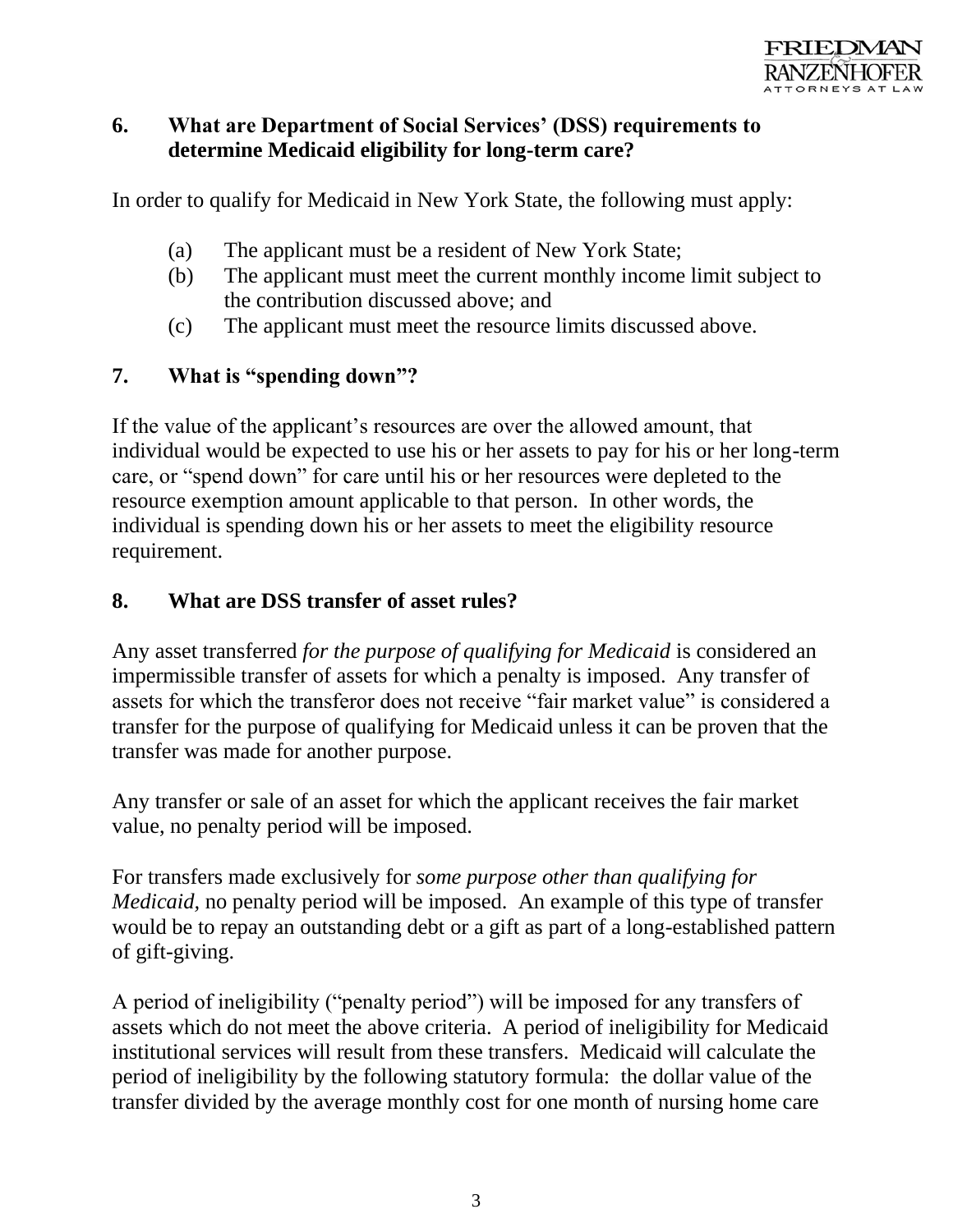equals the number of months of ineligibility for Medicaid institutional services. The average monthly cost of care for each region of New York is:

| Long Island (Nassau/Suffolk)        | \$14,012 |
|-------------------------------------|----------|
| New York (5 Boroughs)               | \$13,415 |
| Central (Syracuse, Broome, Cayuga,  |          |
| Oswego, etc.)                       | \$11,328 |
| Northeastern (Albany, Rensselaer,   |          |
| Saratoga, Schenectady, etc.)        | \$12,560 |
| Northern Metropolitan (Westchester, |          |
| Dutchess, Orange, Rockland, etc.)   | \$13,399 |
| Rochester (Monroe, Ontario, Seneca, |          |
| $etc.$ )                            | \$13,376 |
| Western (Buffalo, Erie, Niagara,    |          |
| Genesee, etc.)                      |          |

For example, if Mr. Smith of Buffalo gives **\$118,840** to his son as a gift, Medicaid will calculate the period of ineligibility by dividing the gift amount by the average monthly cost of nursing home care **(\$11,884**) to equal the number of months of penalty: **\$118,840/11,884** = 10 months.

There is a 60-month look-back period for all transfers of assets. The penalty period starts on the first day of the month after which assets have been transferred for less than fair market value, or the first day of the month the institutionalized individual is receiving nursing facility services for which Medicaid would be available, whichever is later. Beginning April 1, 2022, there is a Medicaid transfer penalty for those applying for Medicaid Managed Long Term Care or other home care services; or for the Assisted Living Program. The lookback applies to new applications beginning April 1, 2022 for transfers made on or after October 1, 2020.

Any transfer of assets between spouses incurs no penalty period. However, any transfer by either spouse to a third party will create period of ineligibility for the institutionalized spouse, subject to the transfer rules stated above.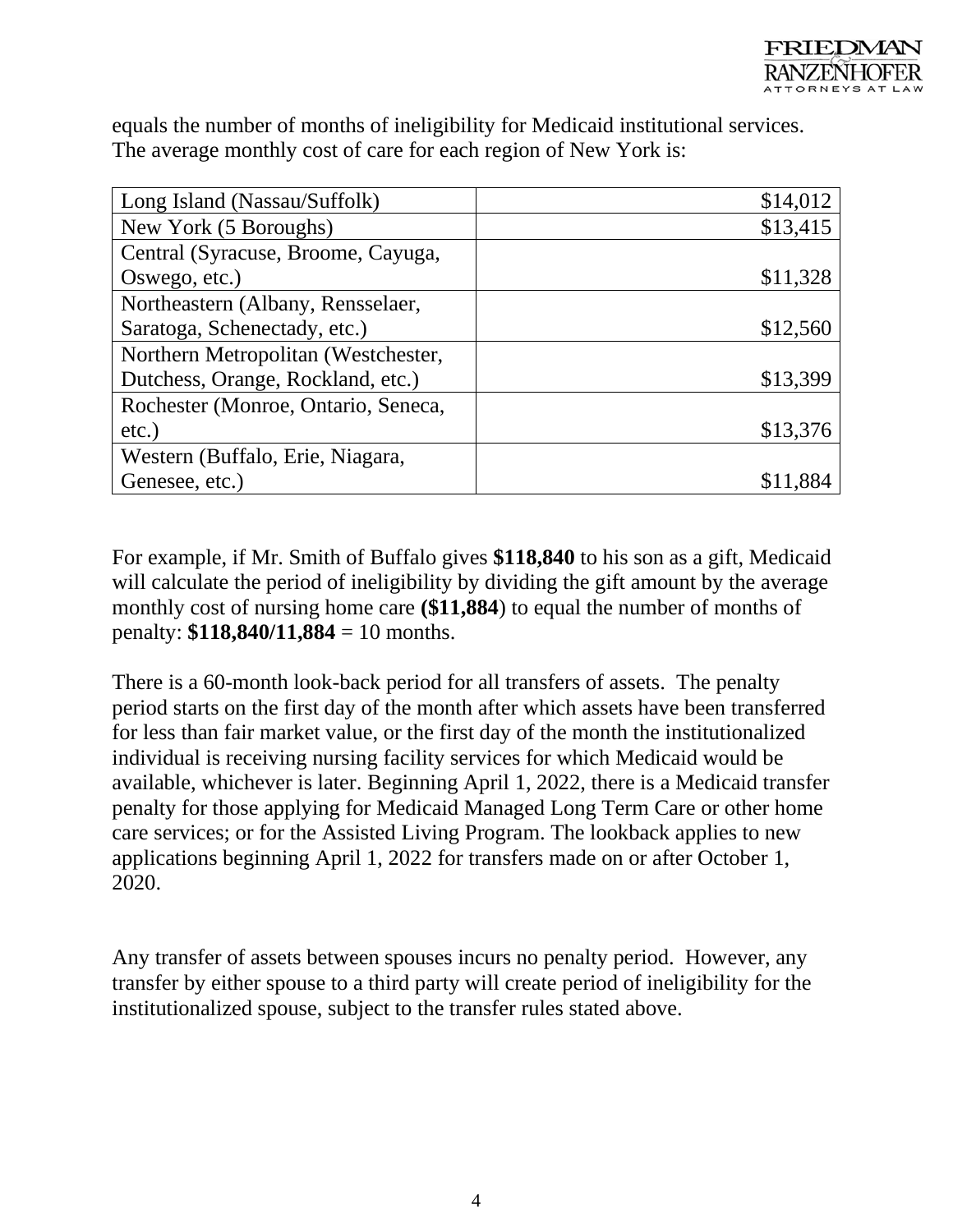## **9. Can I give my home to my son/daughter so the nursing home won't take it?**

The transfer of a personal residence will result in a period of ineligibility unless the personal residence is transferred to one of the following individuals:

- A spouse of the individual;
- A child of the individual who is under 21 or certified blind or

permanently and totally disabled;

• The sibling of an individual who has an *equity* interest in the home, and was residing in the home for at least one year immediately before the date of institutionalization; or

• An adult, non-disabled son or daughter who is residing in the home for at least two years immediately before the date of institutionalization, and who was *providing care* to the individual which permitted him or her to reside at home.

An "*equity interest"* is defined as having an ownership interest in the property as evidenced by being named on the deed, having paid monthly mortgage payments or having made capital improvements. "*Providing care"* is defined as making arrangements or actively participating in the arrangement for care, either directly or indirectly, full time or part time.

## **10. Can I sell my home to my son/daughter for less than its full value and still get Medicaid?**

Any transfer for less than full value is subject to imposition of a period of ineligibility calculated on the difference between what full market value of the asset was and the amount which the individual received for the asset.

## **11. Will Medicaid pay for home care?**

Medicaid home care services include:

- Part-time or intermittent nursing;
- Home health aide services:
- Physical, speech, and occupational services;
- Personal care services; and
- Care provided through the long-term health care program ("nursing") without walls").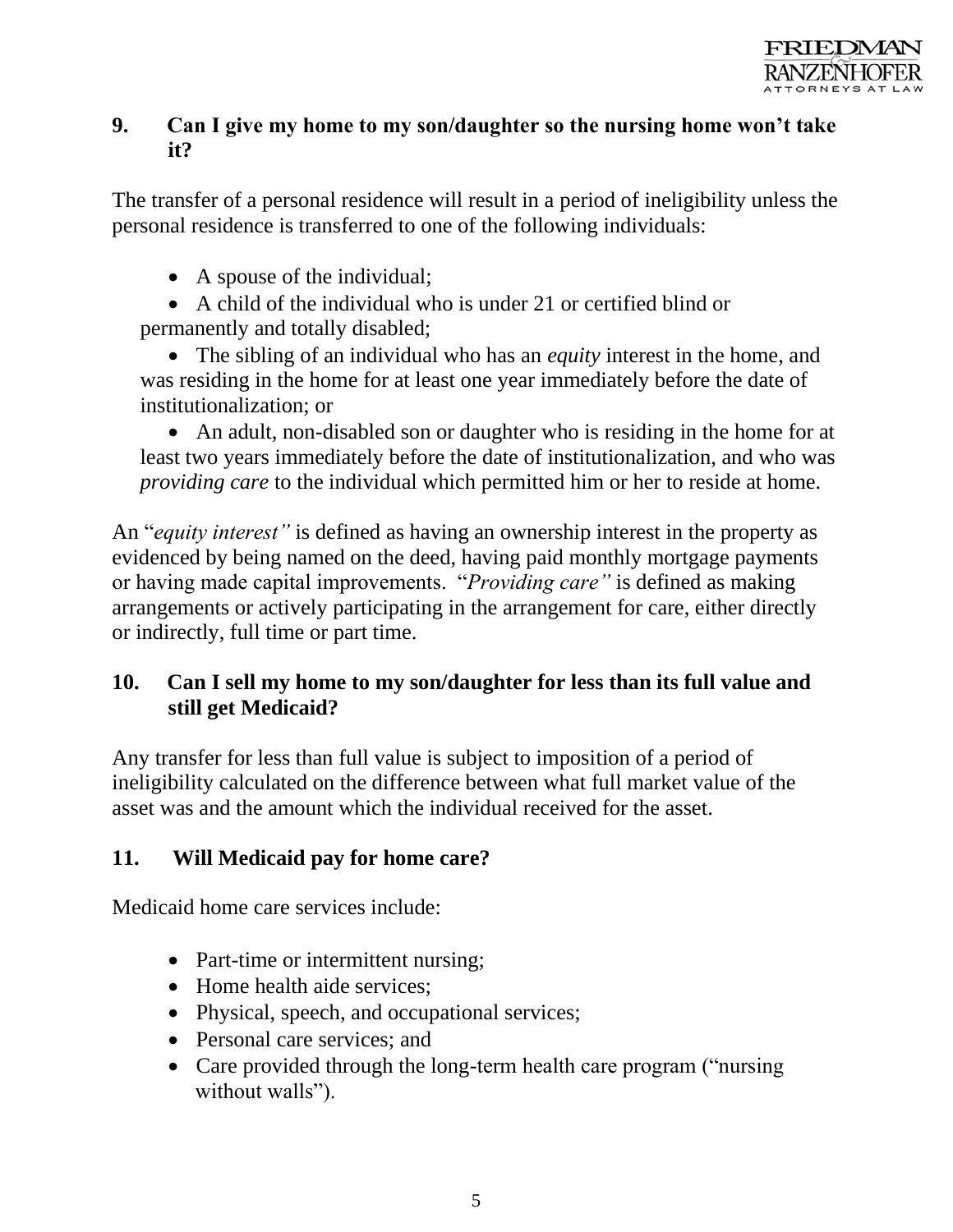

To obtain these services, one must have a written order for a plan of treatment by his or her physician, and must pass a "nursing assessment" and a "social assessment", which will assess the individual's need for and appropriateness of the care. The plan of treatment must be approved by the provider prior to commencement of the home care services.

Most importantly, the average net monthly cost of the proposed care is then compared against the average monthly cost in a residential facility to determine if the plan of care is cost effective. If the average monthly cost of the home care exceeds 90% of the cost of institutionalization, the home care will be denied in favor of placement in a facility, subject to certain exemptions, which are stringent.

#### **12. How do Medicaid rules differ for a single person and a married person whose spouse is still living in the community?**

A single individual applying for nursing home coverage is allowed to keep **\$16,800** in resources and **\$50** in monthly income and be eligible for Medicaid. A married person in the community is allowed to keep a maximum of **\$137,400** in resources and **\$3,435** plus **75%** of the excess in income monthly.

The residence of a single individual who will not return home will become an "available" resource for Medicaid qualifying purposes. An institutionalized married person who will never return home retains the exemption on his or her personal residence as long as the community spouse lives there.

# **MEDICAID TRUSTS**

## **1. What is a Medicaid trust?**

A Medicaid trust is a trust established by an individual usually for him/herself or for the individual and spouse which contains terms that make the assets transferred to it "unavailable" to pay for the individual and/or his spouse's home care or nursing home care.

## **2. Why create a Medicaid Trust?**

Transferring assets to a Medicaid Trust is an effective strategy for protecting an individual's assets from the high cost of home care and nursing home care.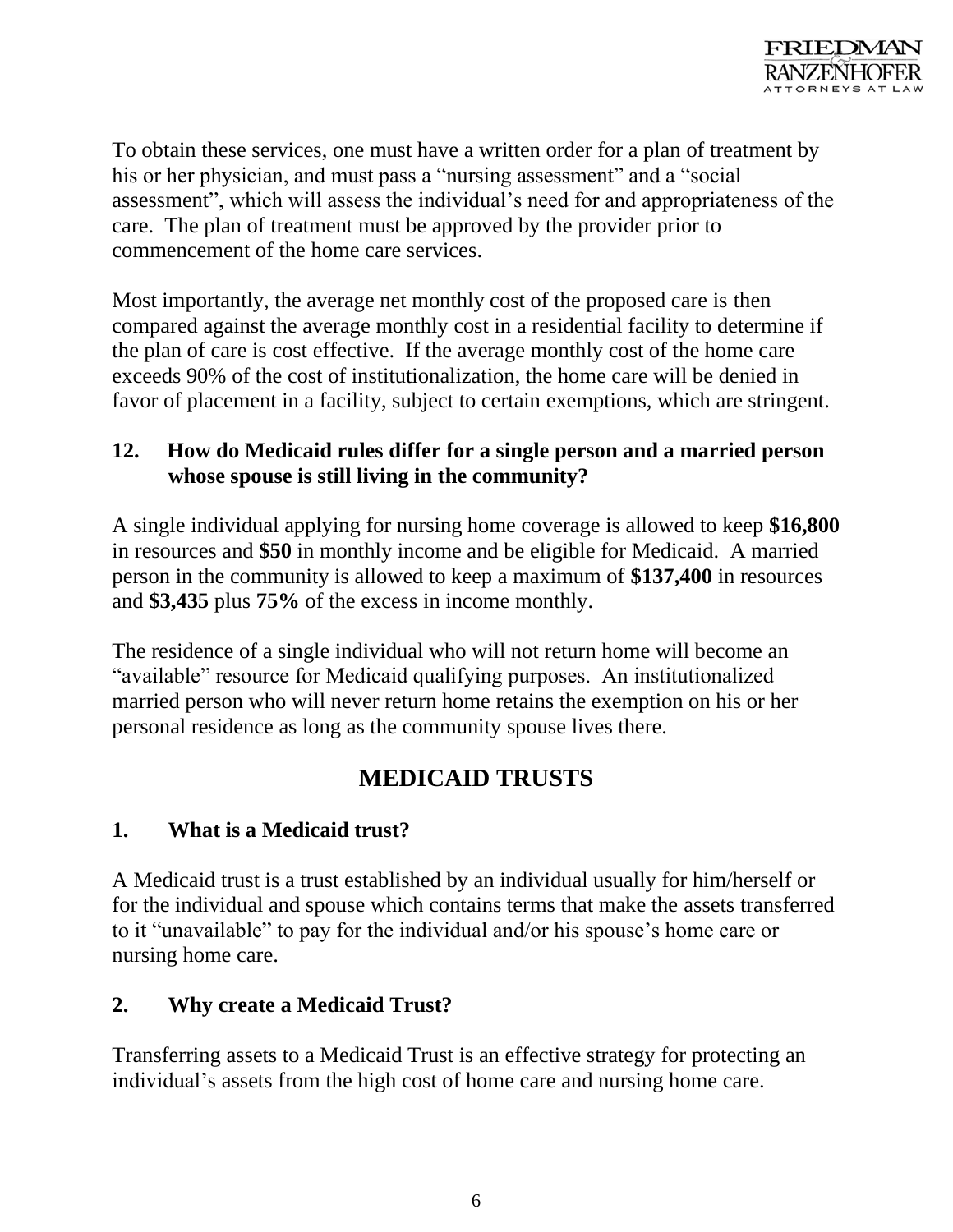

#### **3. Can I change my mind after I create a Medicaid Trust?**

Generally, no. A Medicaid Trust is an irrevocable trust. Except in rare cases, it cannot be revoked or amended, nor can assets be transferred from it back to its creator.

#### **4. How are assets managed when part of a Medicaid Trust?**

Assets are managed by a person chosen by the creator of the trust known as the "trustee". S/he has a duty to act in the best interest of the trust beneficiaries. The creator of the trust may give the trustee very broad or very narrow powers. The trustee has the duty to invest the trust assets wisely.

#### **5. Who can be a trustee for a Medicaid Trust?**

• The creator of the trust may name anyone to be a trustee, however, an individual under age 18, incompetents, nondomiciliary aliens, and felons are not eligible.

• The trustee should be someone that the creator of the trust feels is a mature and responsible person. He or she should also have at least some business and investment experience.

• The creator of a Medicaid trust may not be its trustee.

#### **6. Are Medicaid Trust assets considered when Medicaid eligibility for Long-Term Care is evaluated?**

If at least 60 months has passed since the assets were transferred to the Medicaid Trust, the assets are not considered. However, the income earned by the assets is considered.

#### **7. What are the advantages of creating a Medicaid Trust?**

• Transferring assets to a Medicaid Trust is an effective strategy for protecting assets.

• The trustee must act in the best interest of the trust beneficiaries and must invest the trust assets wisely.

• Outright transfers may not be appropriate because there are no children or close relatives, or a person may not completely trust an ultimate beneficiary or may doubt his maturity, wisdom or ability to manage the assets.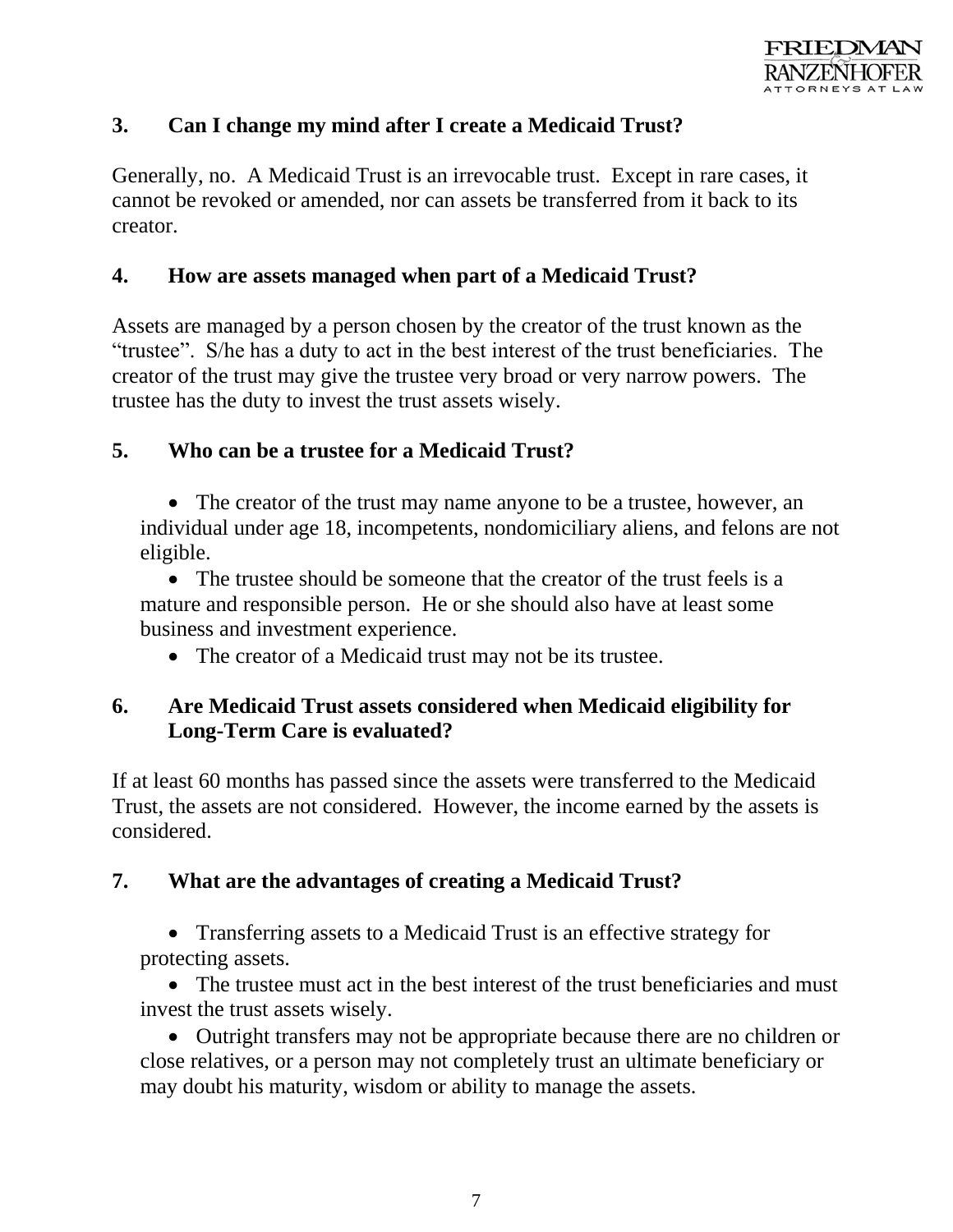

• The use of a trust may reduce the time and expense associated with the administration of a person's estate.

• The use of a trust may save income, gift and/or estate tax.

#### **8. What are the disadvantages of creating a Medicaid Trust?**

• A Medicaid Trust is irrevocable. Once it is created it cannot be revoked or amended, nor can assets be transferred from it back to its creator.

• The creator of a Medicaid Trust is generally entitled to only the income generated by the trust assets, not the assets themselves.

• The transfer of assets to a Medicaid Trust is subject to a 60-month look back period.

• IRAs and certain pensions cannot be transferred to a Medicaid Trust.

• The drafting of a Medicaid Trust is more expensive that outright transfers. There are also certain ongoing administrative responsibilities.

### **9. What's The Difference between Transferring My Home Using a Life Estate Deed and a Living Trust Deed?**

To preserve your home from the devastating costs of nursing home care, you can transfer it to your children with either a [life estate deed](https://www.wny-lawyers.com/new-york-life-estates-attorneys/) or a deed to an [irrevocable](https://www.wny-lawyers.com/buffalo-living-trust-attorneys/)  [living trust.](https://www.wny-lawyers.com/buffalo-living-trust-attorneys/) With both the NY life estate deed and the irrevocable living trust:

- You will [avoid probate.](https://www.wny-lawyers.com/2020/04/15-ways-to-avoid-ny-probate-during-the-covid-19-crisis/)
- You can preserve your home from nursing home and home care Medicaid [costs](https://www.wny-lawyers.com/buffalo-medicaid-lawyers/) beginning five years from the transfer.
- Your home property will still qualify for any property tax exemptions such as veterans and senior citizens exemptions that were available prior to the transfer as long as you continue to reside in your home.
- Capital gains when your children sell the home will be calculated on a stepped-up basis which is the value at the date of your death rather than your original cost basis.
- Social Services cannot require you sell your life estate interest or to [rent](https://www.wny-lawyers.com/buffalo-landlord-lawyers/documents-every-landlord-should-have/) [out your home](https://www.wny-lawyers.com/buffalo-landlord-lawyers/documents-every-landlord-should-have/) while you are on Medicaid.
- You have the right to live in your home for the rest of your life. During your lifetime your children can't make you move out.